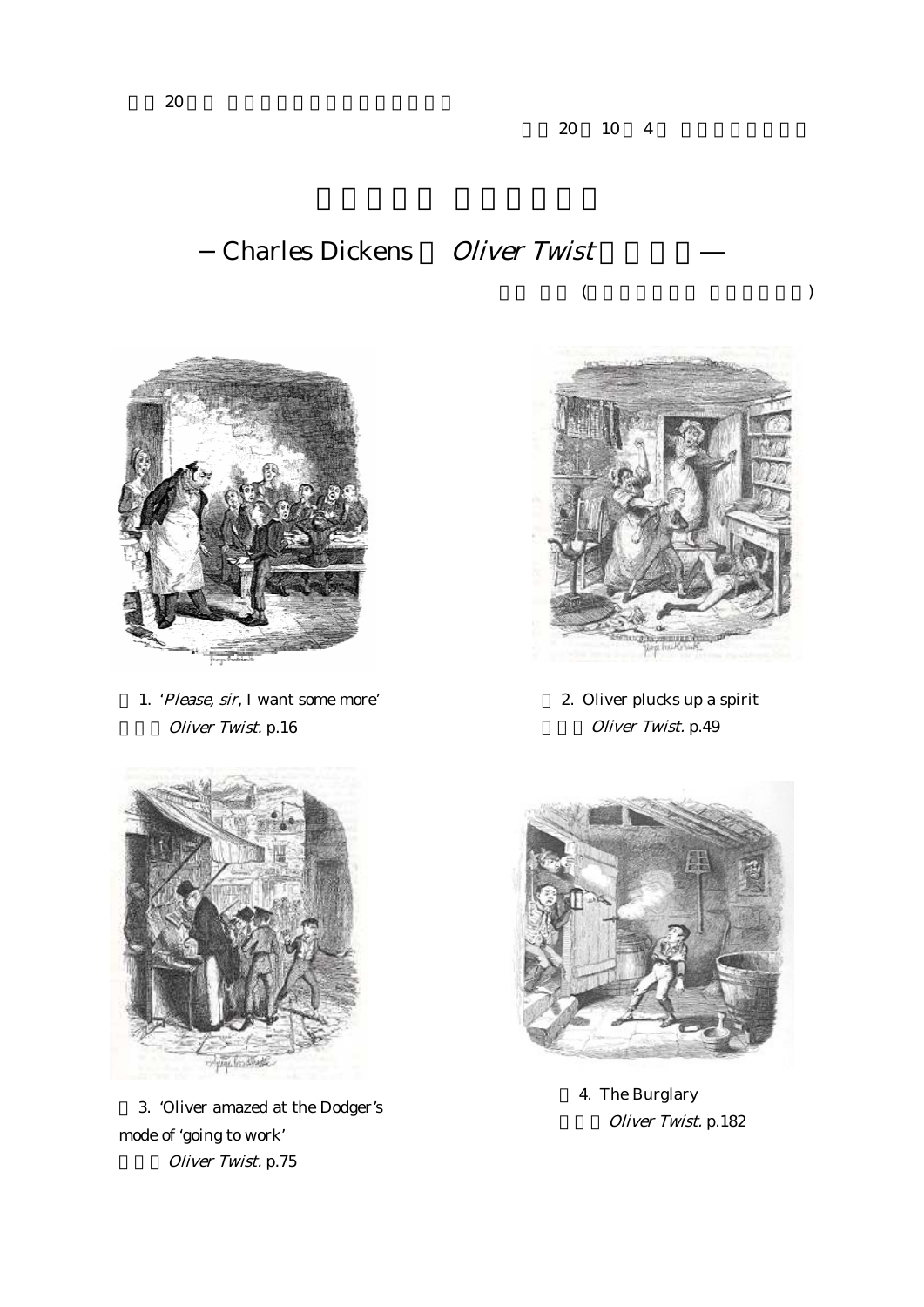1. When Bentley's Miscellany was first started, it was arranged that Mr. Charles Dickens should write a serial in it, and which was to be illustrated by me; and in a conversation with him as to what the subject should be for the first serial, I suggested to Mr. Dickens that he should write the life of a London boy, and strongly advised him to do this, assuring him that I would furnish him with the subject and supply him with all characters, which my large experience of London life would enable me to do. My idea was to raise a boy from a most humble position up to a high and respectable one

(The London Times 30 December, 1871)

2. In London I was intimate with the brother Cruikshank, Robert and George, but more particularly with the later. Having called upon him one day at his house (it was then in Myadelton Terrace, Pebtonville), I had to wait while he was finishing at etching, for which a printer's boy was waiting. To while away the time, I gladly complied with his suggestion that I should look over a portfolio crowded with etchings, proofs, and drawings, which a lay upon the sofa. Among these, carelessly tied together in a wrap of brown paper, was a series of some twenty-five or thirty drawings, very carefully finished, through most of which were carried the well-know portraits of Fagin, Bill Sikes and his dog, Nancy, the Artful Dodger, and Master Charles all well known to the readers of *Oliver Twist*. There was no mistake about it; and when Cruikshank round, his work finished, I said as much. He told me that it had long been in his mind to show the life of a London thief by a series of drawings engraved by himself, in which, without single line of letter-press, the story would be strikingly and clearly told. 'Dickens,' he continued, 'dropped in here one day, just as you have done, and, while waiting until I could speak with him, took up that identical portfolio, and ferreted out that bundle of drawings. When he came to that one which represents Fagin in the condemned cell, he studied it for half an hour, and told me that he was tempted to change the whole plot of his story; not to carry Oliver Twist through adventures in the country, but to take him up into the thieves' den in London, show what their life was, and bring Oliver through it without sin or shame. I consented to let him write up to as many of the designs as he thought would suit his purpose; and that was the way in which Fagin, Sikes, and Nancy were created. My drawing suggested them, rather than his strong individuality suggested my drawings.

( Round Table 11 November, 1865)

3. May I ask you whether you will object to designing this plate afresh doing so at once, in order that as few impression as possible of the present one was so forth? I feel confident you know me too well to feel hurt by this enquiry, and with equal confident in you I have lost no time in preferring it.

(The Letter of Dickens to Cruikshank 9 October, 1838)